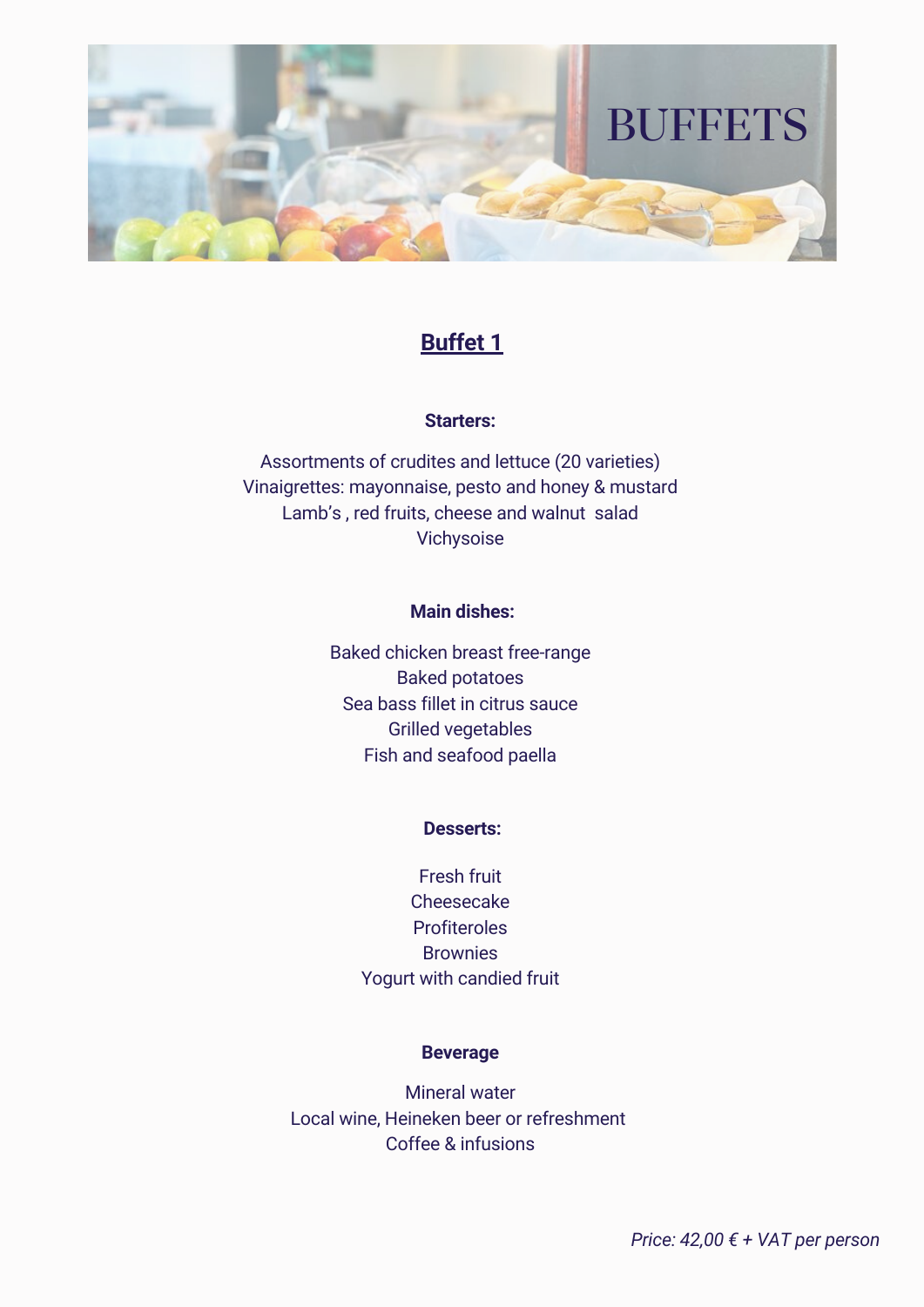

# **Buffet 2**

## **Starters:**

Assortment of crudites and lettuce (20 varieties) Vinaigrettes: mayonnaise, pesto and honey & mustard Pasta salad with avocado, salmon and pickles Watermelon gazpacho

### **Main dishes:**

Veal round with shallots in wine Potato gratin Salmon with cherry tomato, "calamata" olives and capers Vegetable wok Vegetable rice

### **Postres:**

Fresh fruit Chocolate cake **Mignardices Pannacotta** Assorted tartlets

### **Beverage**

Mineral water Local wine, Heineken beer or refreshment Coffee & infusions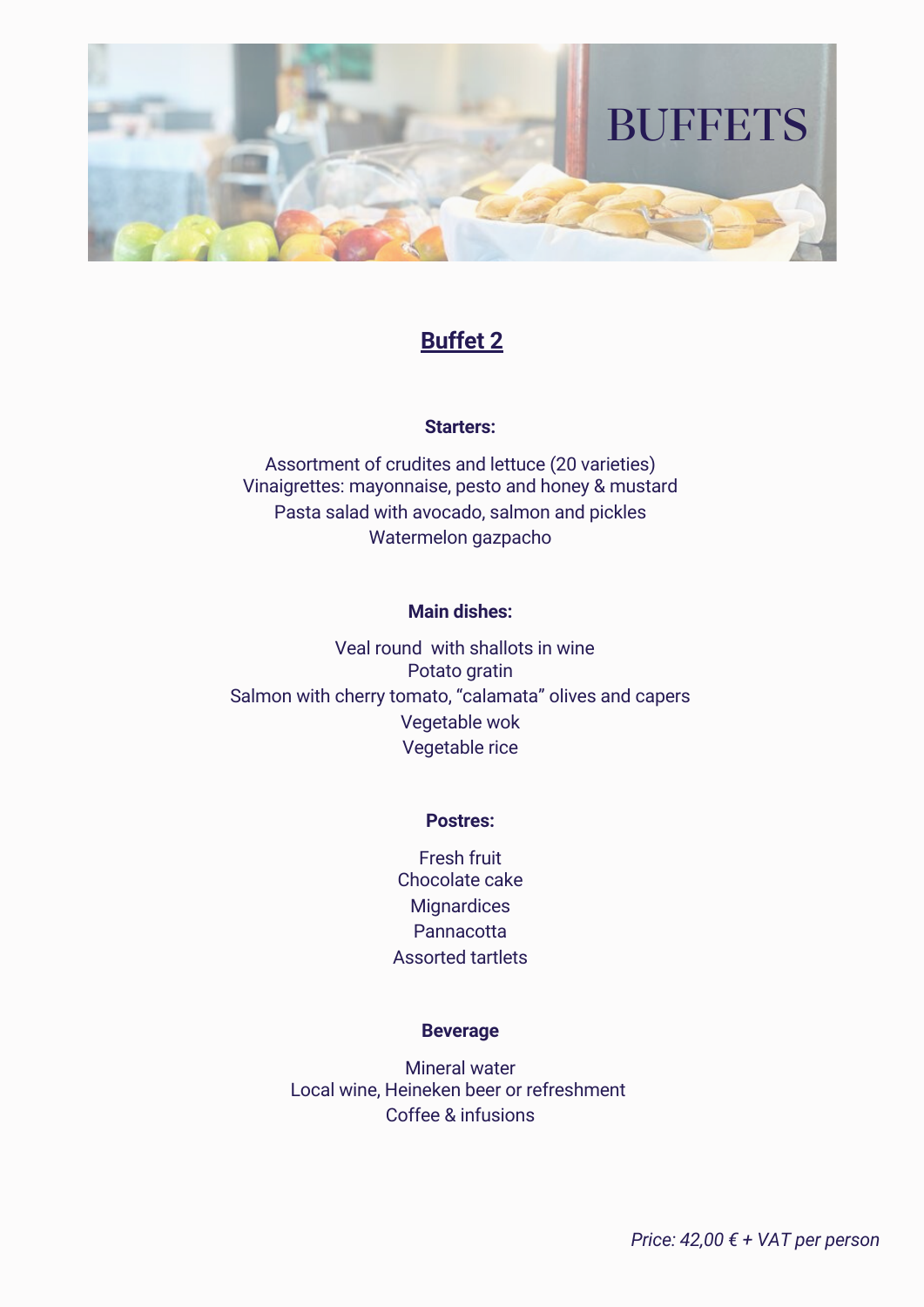

## **Buffet 3**

### **Starters**

Assortment of crudites and lettuce (20 varieties) Vinaigrettes: mayonnaise, pesto and honey & mustard Greek salad Carrot cream with coriander oil

### **Main dishes**

Grilled beef medallions Broccoli and creamy parmesan gratin Hake in green sauce Baked vegetables Black rice

#### **Desserts**

Fresh fruit Lemon pie Rice pudding Yogurt cake Pina Colada

### **Beverage**

Mineral water Local wine, Heineken beer or refreshment Coffee & infusions